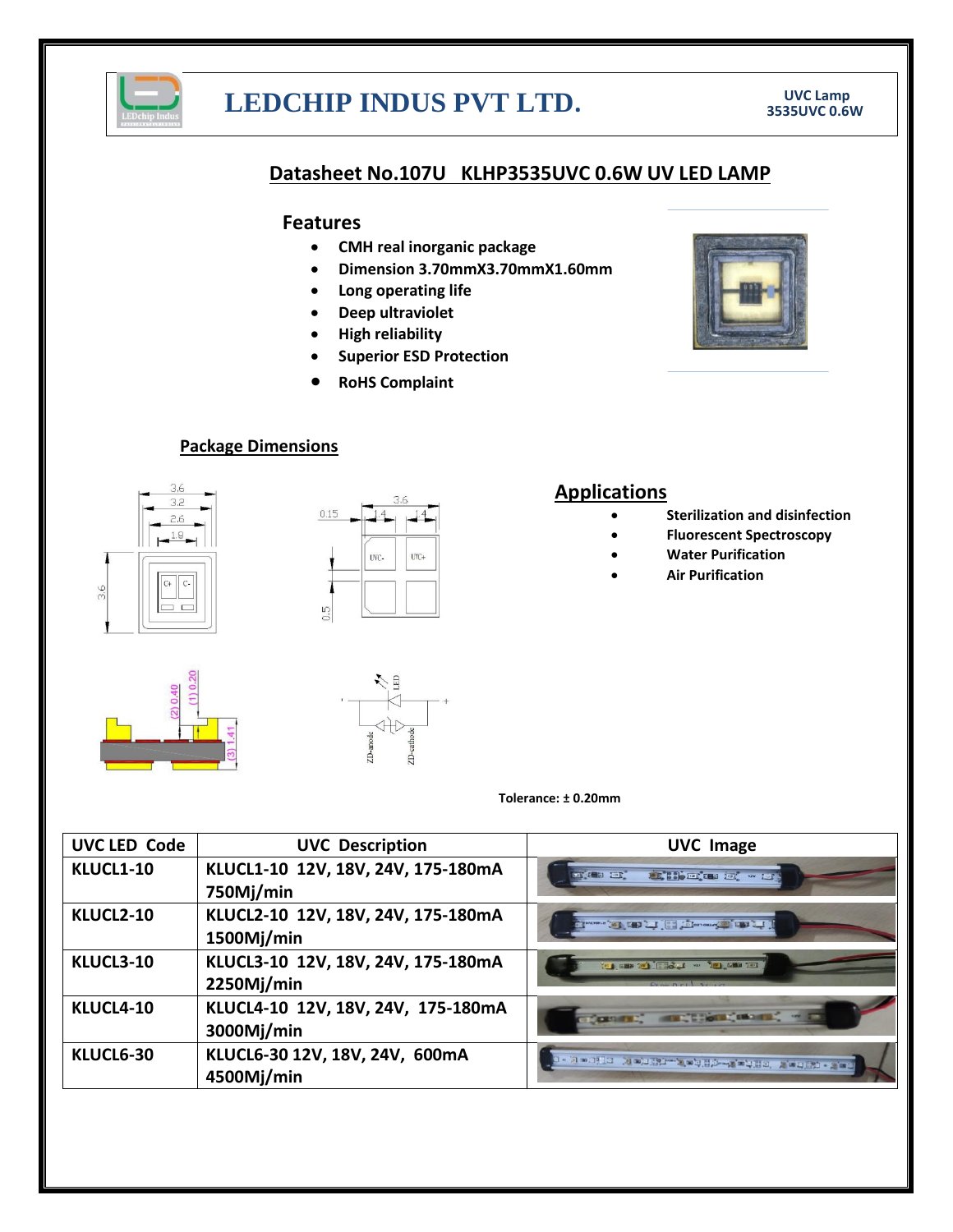# **Characteristics of UVC LED**

| Symbol          | <b>Units</b>  | <b>Values</b> |
|-----------------|---------------|---------------|
| $\lambda$ p     | nm            | 275-285       |
| $\Phi$ e        | mW            | $0.6W-1W$     |
| $V_f$           | v             | 12-24V        |
| $R_{th}$        | $\rm ^{o}C/W$ | $<$ 10        |
| Δλ              | nm            | 9.2           |
| $2\theta_{1/2}$ | deg           | 120           |
|                 |               |               |

### **Electrical/ Optical Characteristics At (IF =175-180mA, Ta=25<sup>o</sup>C,RH=40%)**

## **Absolute Maximum Rating (Ta=25oC,RH=40%)**

| Parameter                                  | Symbol                             | <b>Units</b> | <b>Values</b>          |
|--------------------------------------------|------------------------------------|--------------|------------------------|
| Maximum Rating forward Current             | <b>I</b> Fmax                      | mA           | 175-180                |
| <b>Maximum Rating Junction Temperature</b> | $\Gamma_{\mathsf{I} \mathsf{max}}$ | $^{\circ}$   | 120                    |
| <b>Operating Temperature Range</b>         | $\mathsf{T}_{\mathsf{opr}}$        | $^{\circ}$ C | $-10$ <sup>~</sup> +85 |
| Storage Temperature Range                  | $\mathsf{T}_{\mathsf{stg}}$        | $^{\circ}$ C | $-40^\sim + 100$       |

# **Note:**

Operating the LED beyond the listed maximum ratings may affect device's reliability and cause permanent damage. These or any other conditions beyond those indicated under recommended operating conditions are implied. the exposure to the absolute maximum rated conditions may affect device reliability.